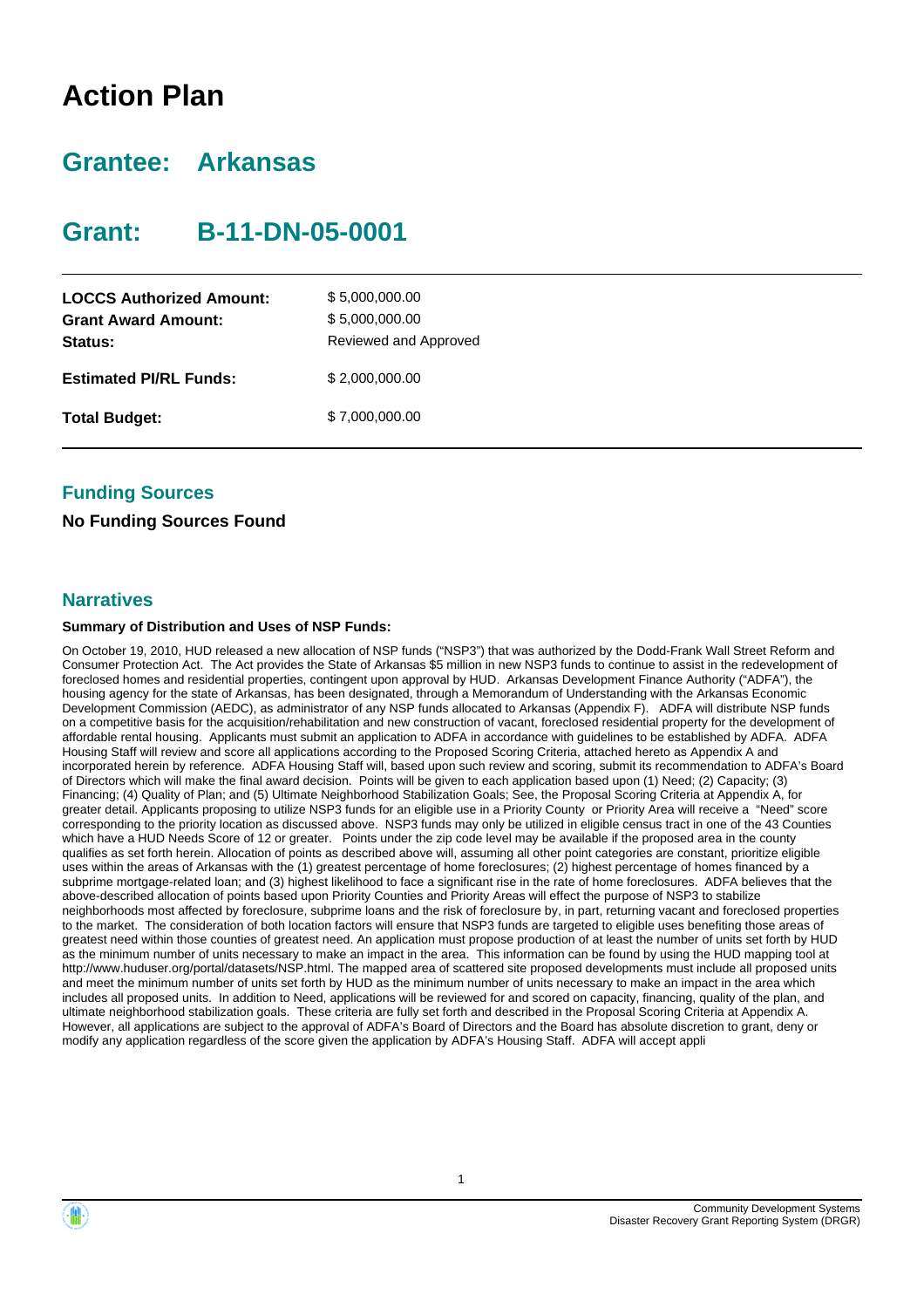#### **How Fund Use Addresses Market Conditions:**

In determining areas of greatest need, which will be the target locations for distribution of NSP3 funds under this Substantial Amendment, ADFA relied upon data provided by: 1) Local Initiatives Support Corporation ("LISC") published at: http://www.foreclosureresponse.org/maps\_and\_data/lisc\_data.html#wkbk ; and2) Department of Housing and Urban Development ("HUD") data is published at: http://www.huduser.org/portal/datasets/NSP.html HUD has provided estimates of foreclosure need and a foreclosure related needs scores at the Census Tract level. The scores range from 1 to 20, with a score of 20 indicating census tracts with the HUD-estimated greatest need. The HUD User site provides additional information and instructions. http://www.huduser.org/portal/datasets/NSP.html To be identified as a neighborhood or neighborhoods of greatest need by the State of Arkansas such area must have an individual score for the grantee's identified target geography that is not less than the lesser of 17 or the twentieth percentile most needy score in an individual state. HUD has identified 12 as the minimum needs score for the State of Arkansas. Based upon HUD areas of greatest needs, ADFA has identified 43 counties which have at least one census tract with a needs score of 12 or higher. ADFA has designated the areas of greatest needs based upon the HUD needs score and LISC data. ADFA has identified two tiers of scoring to reflect need: 1) 28 counties, out of the 43 counties that contain at least one eligible census tract, that will receive priority scoring due to containing a greater number of eligible census tracts; and 2) zip-codes of areas (which must be in an eligible census tract) evidencing greater need based upon LISC data. I. County Level ADFA will provide priority points, as indicated below, to be those 28 counties in Arkansas identified by HUD as areas of greatest need. ("Priority Counties"). Priority A Counties: Arkansas Counties of a HUD needs score of 17 or greater: Lincoln, Crittenden, Desha, Jefferson, Phillips 15 PointsPriority B Counties: Arkansas Counties of a HUD needs score of 14 or greater but less than 17 or greater: Arkansas, Ashley, Benton, Calhoun, Chicot, Cleveland, Dallas, Drew, Franklin, Madison, Mississippi, Newton, Pulaski, St. Francis, Searcy, Union 10 PointsPriority C Counties: Arkansas Counties of a HUD needs score of 13: Bradley, Hot Springs, Marion, Poinsett, Polk, Scott, Union 5 points The eligible census tracts of greatest needs and priority counties can be found in the maps located in Appendix C. A proposed NSP3 project must be located in an eligible census tract. If the proposed development is also in one of the above-stated counties, or in a zip code as discussed below, such application will be entitled to points as set forth in this Substantial Amendment. II. Zip Code Level ADFA will provide priority points to the zip codes, within the eligible census tracts, that are identified by LISC data as area of greatest needs.LISC analyzed the requisite factors to determine the areas of greatest need, including (1) areas with the greatest percentage of home foreclosures; (2) areas with the highest percentage of homes financed by a subprime mortgage-related loan; and (3) areas likely to face a significant rise in the rate of home foreclosures. LISC additionally analyzed the delinquency rate of loans. LISC utilized such data, by U.S. Postal Service zip code, to calculate an Intrastate Foreclosure Needs Score ("LISC Needs Score"). This data was gathered and analyzed for the specific purpose of identifying those areas in each state that were in greatest need as defined by NSP. This data is published at: http://www.foreclosure-response.org/maps\_and\_data/lisc\_data.html#wkbk A detail

#### **Ensuring Continued Affordability:**

HUD requires that states ensure, to the maximum extent practicable for the longest feasible term, that the sale, rental or redevelopment of foreclosed upon homes and residential properties remain affordable to individuals or families whose incomes do not exceed 120 percent (120%) of area median income (AMI). Accordingly, the affordability requirements set forth in this Substantial Amendment apply without regard to the term of any loan or mortgage or transfer of ownership. Such requirements shall be imposed by deed restrictions, covenants running with the land, or other mechanisms approved by ADFA. NSP3 project applicants (i.e., cities, counties, nonprofits, public housing authorities, and private developers) must maintain copies of the recorded instruments in their project files.

NSP3-assisted units must meet the affordability requirements for not less than the applicable period specified in the following table, beginning after project completion (defined as receipt of Certificate of Occupancy for all buildings comprising the proposed project and/or ADFA final inspection): RENTAL

NSP Assistance Amount Per Unit /Minimum Affordability Period

Under \$15,000 / 5 years

\$15,000 - \$40,000 / 10 years

Over \$40,000 / 15 years

New Construction or acquisition of newly constructed housing / 20 years

At least 25 percent (25%) of NSP funds allocated shall be utilized to provide eligible assistance to individuals and families whose incomes do not exceed fifty percent (50%) of area median income, adjusted for family size. The minimum number of very low-income residential units (those units whose tenant's income is 50 percent or less of area median income) will be based on 25% of the total NSP funds awarded, to an applicant, divided by \$90,000 per unit assistance cap for the eligible use. The remaining NSP residential rental units in such eligible use cannot exceed 120 percent (120%) of the area median income.

Rent, occupancy, and affordability requirements for rental units will be enforced with covenants, mortgages, or deed restrictions running with the property for a period of time consistent with this Substantial Amendment.

#### **Definition of Blighted Structure:**

The definition of a "blighted structure" for purposes of the CDBG Neighborhood Stabilization Program is as follows: A structure shall be defined as blighted when it exhibits objectively determinable signs of deterioration sufficient to constitute a threat to human health, safety, and public welfare.

The Arkansas Code does not provide a definition of a "blighted structure." However, in the statutory area of "Community Development", the Code does define a "blighted area" as "an area in which the structures, buildings, or improvements, by reason of dilapidation, deterioration, age or obsolescence, inadequate provision for access, ventilations, light, air, sanitation, or open spaces, high density of population, and overcrowding or the existence of conditions which endanger life or property, are detrimental to the public health, safety, morals, or welfare." Ark. Code Ann. § 24-168-301(3)(A).

ADFA does not intend to accept applications for proposed acquisition, demolition or redevelopment of blighted structures.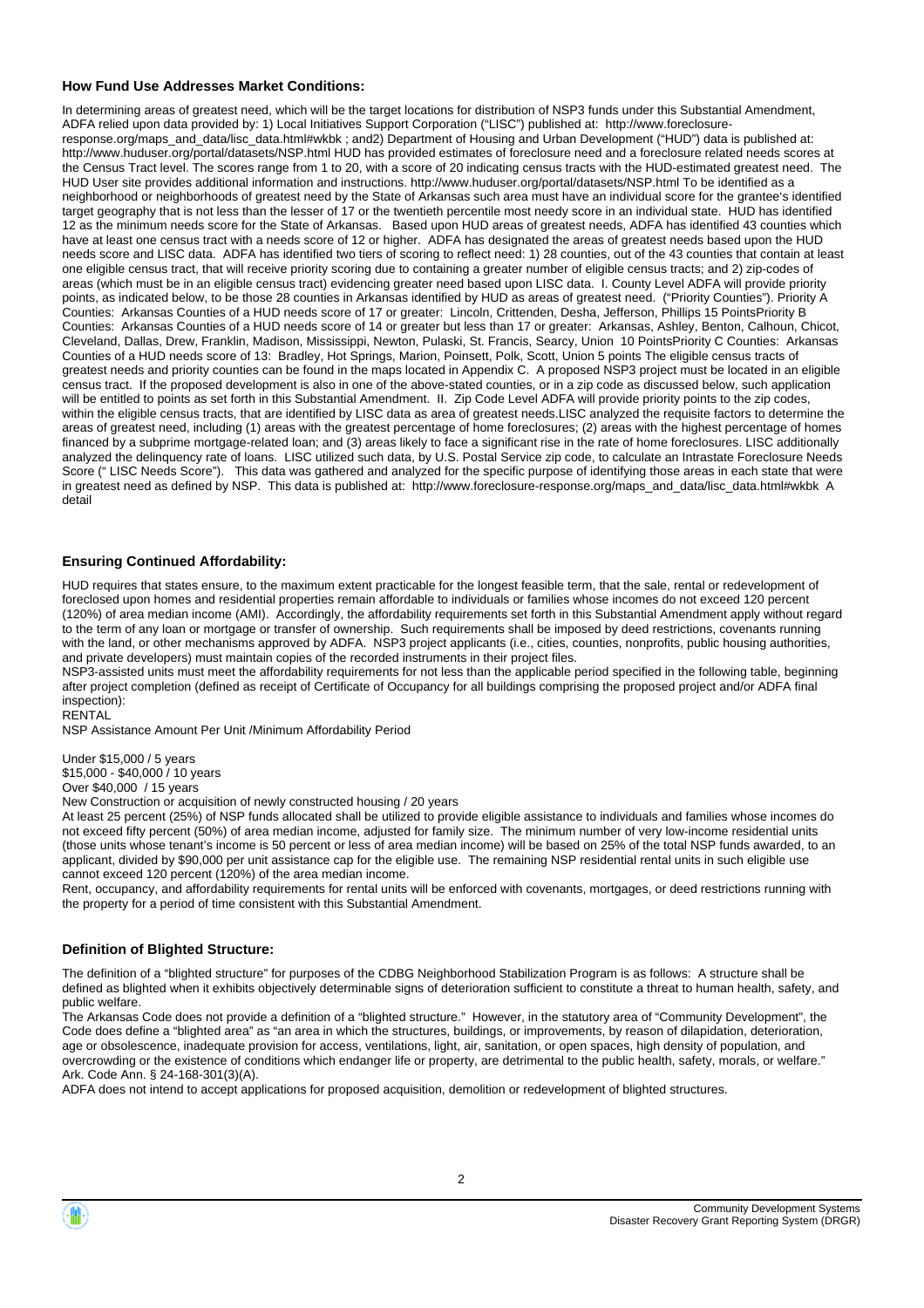#### **Definition of Affordable Rents:**

"Affordable Rents" is defined as rents that are at or below the Fair Market Rent (FMR) levels as determined by the U.S. Department of Housing and Urban Development (HUD) per county. (Note: Fair Market Rents include utilities, therefore if a tenant is paying their own utilities, the Utility Allowance published by the local Public Housing Authority (PHA), must be deducted from the maximum FMR). For purposes of the NSP3, "affordable rents" shall be as follows:

• Beneficiaries whose total household income is = 50% of AMI – Low HOME Rent

• Beneficiaries whose total household income is 51% - 120% of AMI – FMR

NSP3-assisted units must meet rent and occupancy restriction requirements. Gross rents, including utility costs, will be restricted such that households shall pay the lesser of:

1)Thirty (30%) percent of their gross income for rent, including utilities;

2) Applicable fair market rent; or

3) HOME Program rents for persons at or below 50 percent of AMI.

Note: Affordable rent limits and area median incomes are recalculated on an annual basis by HUD. 2011 affordable rent limits and area median incomes have not been issued by HUD to date. When issued, such limits will be available on the ADFA website in addition to HUD's website. Until the 2011 limits become available, 2010 limits shall be applicable.

#### **Housing Rehabilitation/New Construction Standards:**

Housing that is rehabilitated or constructed with NSP funds shall, upon completion, meet or exceed ADFA's Minimum Design Standards and other applicable requirements, including but not limited to the HERS requirement for new construction, universal design, all state and local housing codes and accessibility standards, State Model Energy Code, zoning, fire, and building codes, as amended. In addition, all housing assisted with NSP3 funds shall be maintained in compliance with all applicable minimum Housing Quality Standards (HQS), as established by ADFA, and all stated foregoing requirements, for the full term of the required affordability period. In the absence of local building codes, NSP3-assisted structures must meet, as applicable the building standards outlined in the International Code Council (ICC) in addition to all other applicable standards as set forth herein.

The ADFA Minimum Design Standards and the ADFA HOME Program General Specifications/Performance Manual describe construction and rehabilitation standards established by ADFA. These standards can be found on ADFA's website at www.arkansas.gov/adfa, Publications and Forms link.

#### **Vicinity Hiring:**

As part of the application process, the applicant will be required to submit a vicinity hiring plan to address the vicinity hiring requirements of NSP3. Prior to release of retainage payment for this activity, the applicants will be required to submit evidence of all activities undertaken in meeting the vicinity hiring requirements.

#### **Procedures for Preferences for Affordable Rental Dev.:**

As part of the application process, the applicant will be required to submit a market study for the area in which the project is proposed. As part of ADFA's application review process, ADFA staff will consider the local housing conditions and the extent they will be addressed by the proposed NSP3 development.

#### **Grantee Contact Information:**

Arkansas Development Finance Authority (ADFA) 900 West Capitol, Suite 300 Little Rock, AR 72201 Sara Oliver, Vice President of Housing 501-662-5903 Sara.Oliver@adfa.arkansas.gov

### **Project Summary**

| Project#             | <b>Project Title</b>      | <b>Grantee Activity #</b>                                    | <b>Activity Title</b>   |
|----------------------|---------------------------|--------------------------------------------------------------|-------------------------|
| 1-NC (THE MANOR LLC) | NSP 3 (THE MANOR LLC)     | 2-NSP3 NC (THE MANOR<br>LLC)<br>3 NSP3 NC (THE MANOR<br>LLC) | NSP3 NC (THE MANOR LLC) |
| 9999                 | <b>Restricted Balance</b> | No activities in this project                                |                         |
| NSP3 ADMIN           | NSP 3 ADMINISTRATION      | 7-NSP3 ADMIN                                                 | NSP3 ADMINISTRATION     |



3

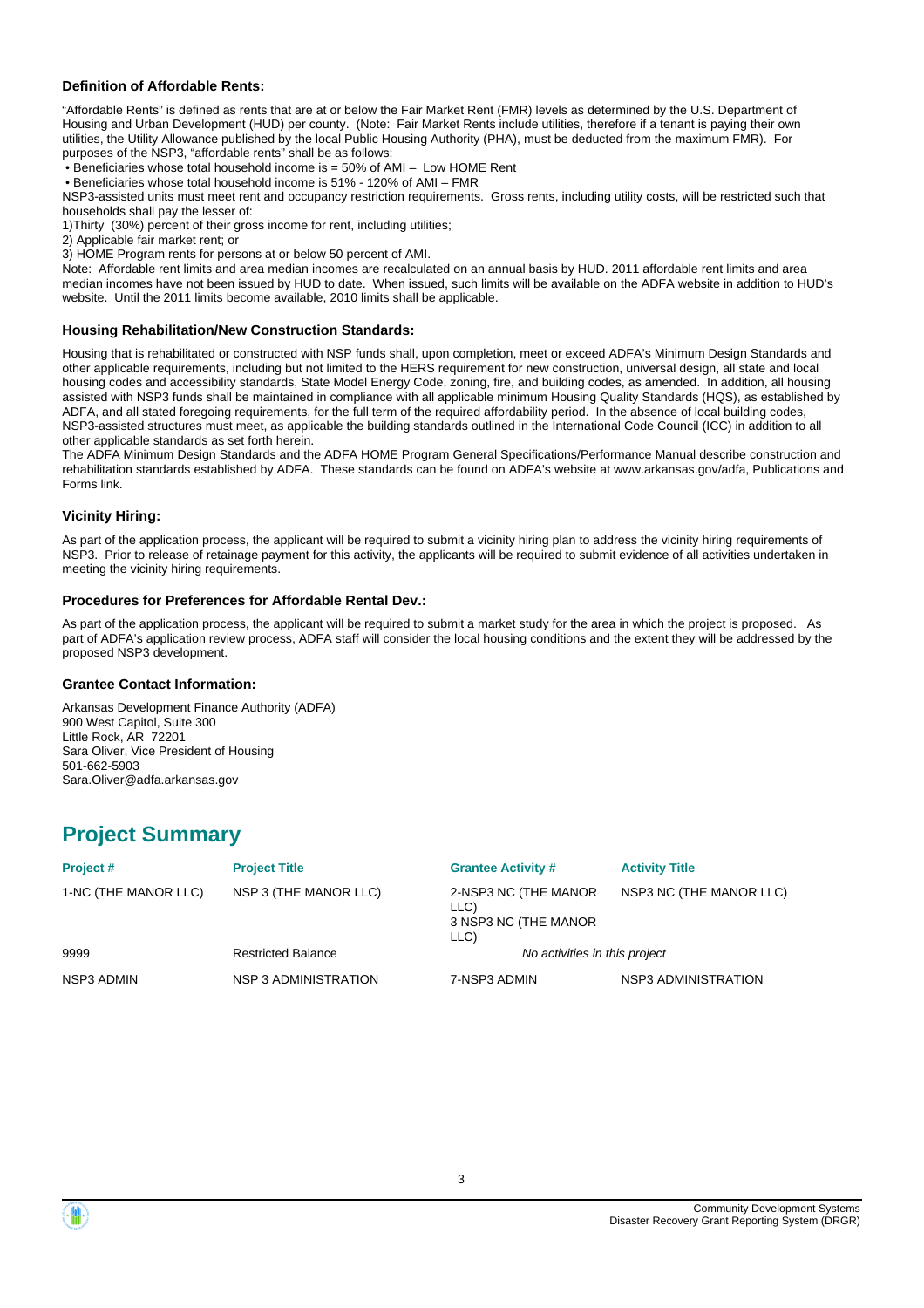### **Activities**

### **Project # / Title: 1-NC (THE MANOR LLC) / NSP 3 (THE MANOR LLC)**

#### **Grantee Activity Number: 2-NSP3 NC (THE MANOR LLC) Activity Title: NSP3 NC (THE MANOR LLC)**

| <b>Activity Type:</b>                                        | <b>Activity Status:</b>                 |                |  |
|--------------------------------------------------------------|-----------------------------------------|----------------|--|
| Construction of new housing                                  | Completed                               |                |  |
| <b>Project Number:</b>                                       | <b>Project Title:</b>                   |                |  |
| 1-NC (THE MANOR LLC)                                         | NSP 3 (THE MANOR LLC)                   |                |  |
| <b>Projected Start Date:</b>                                 | <b>Projected End Date:</b>              |                |  |
| 06/25/2012                                                   | 07/31/2013                              |                |  |
| <b>Project Draw Block by HUD:</b>                            | Project Draw Block Date by HUD:         |                |  |
| Not Blocked                                                  |                                         |                |  |
| <b>Activity Draw Block by HUD:</b>                           | <b>Activity Draw Block Date by HUD:</b> |                |  |
| Not Blocked                                                  |                                         |                |  |
| <b>Block Drawdown By Grantee:</b>                            | <b>Total Budget:</b>                    | \$3,500,000.00 |  |
| Not Blocked                                                  | <b>Most Impacted and</b>                |                |  |
| <b>National Objective:</b>                                   | <b>Distressed Budget:</b>               | \$0.00         |  |
| LMMI: Low, Moderate and Middle Income National Objective for | <b>Other Funds:</b>                     | \$0.00         |  |
| NSP Only                                                     | <b>Total Funds:</b>                     | \$3,500,000.00 |  |
|                                                              |                                         |                |  |

### **Benefit Report Type:**

Direct (Households)

| <b>Proposed Beneficiaries</b>   | <b>Total</b> | Low          | <b>Mod</b> | Low/Mod% |
|---------------------------------|--------------|--------------|------------|----------|
| # Renter Households             | 21           |              | 21         | 100.00   |
| # of Households                 | 21           |              | 21         | 100.00   |
| <b>Proposed Accomplishments</b> |              | <b>Total</b> |            |          |
| # of Multifamily Units          | 21           |              |            |          |
| # of Housing Units              | 21           |              |            |          |

| <b>Activity is being carried out by Grantee:</b> |  |
|--------------------------------------------------|--|
| No                                               |  |

### **Organization carrying out Activity:**

ADFA

### **Proposed budgets for organizations carrying out Activity:**

### **Responsible Organization COVID-10 COVID-10 Organization Type Proposed Budget**

**Activity is being carried out through:**

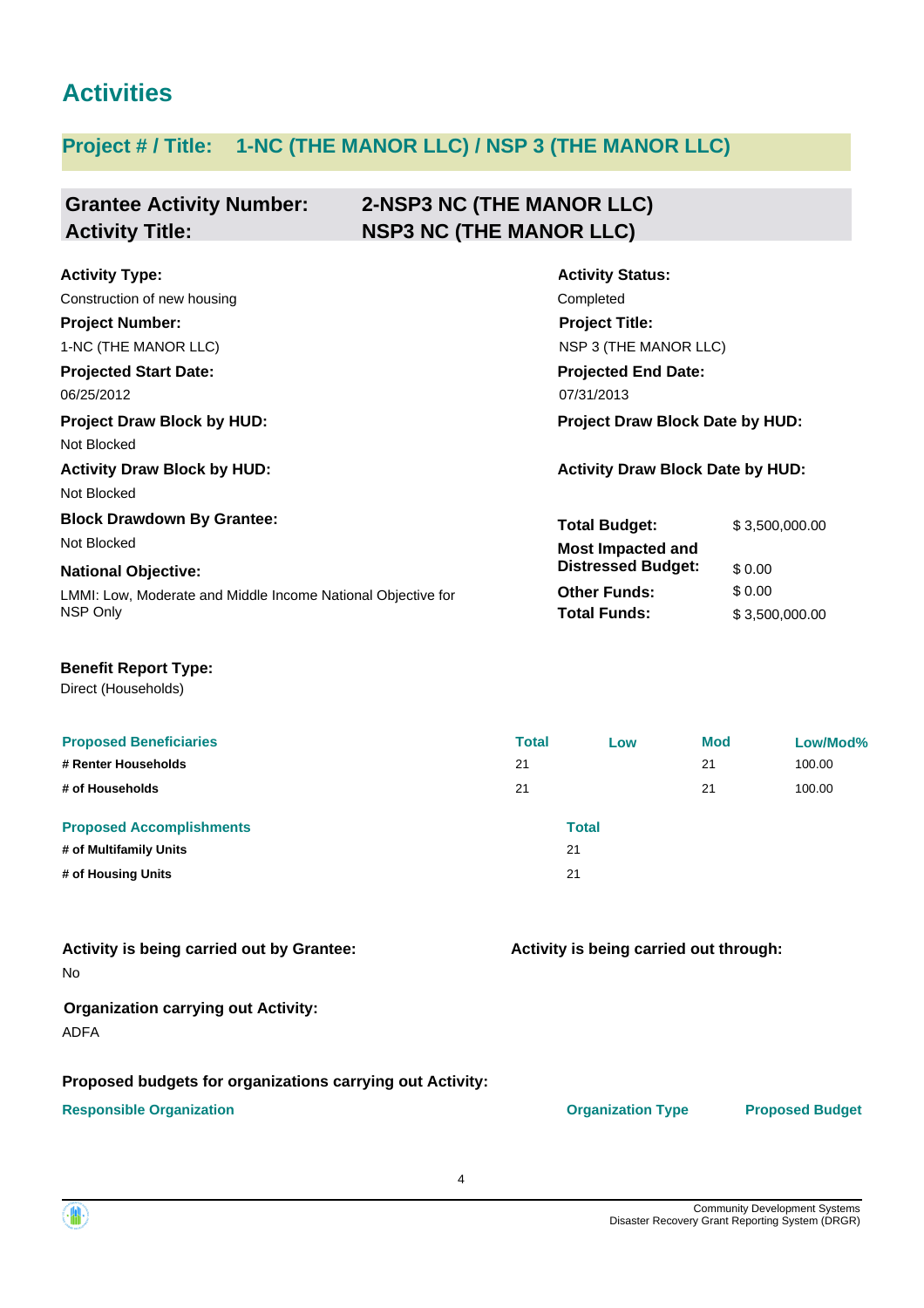### **Location Description:**

CITY OF LITTLE ROCK, ARKANSAS

### **Activity Description:**

ACQ & CONSTRUCT 75 ASSISTED LIVING UNITS FOR RENT

**Environmental Assessment:** COMPLETED

**Environmental Reviews:** None



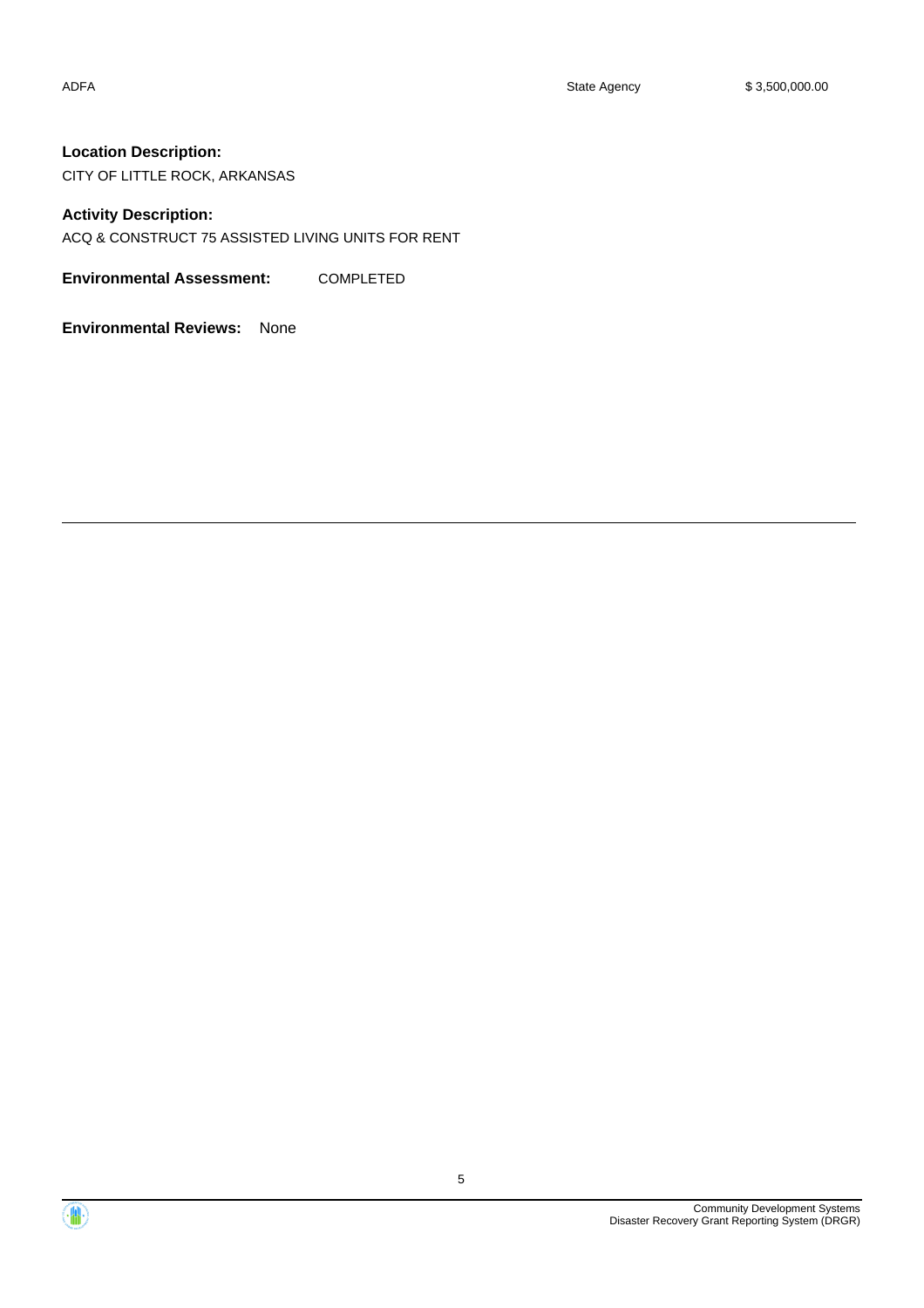# **Grantee Activity Number:**

### **3 NSP3 NC (THE MANOR LLC) Activity Title: NSP3 NC (THE MANOR LLC)**

| <b>Activity Type:</b>                                         | <b>Activity Status:</b>                 |                |  |
|---------------------------------------------------------------|-----------------------------------------|----------------|--|
| Construction of new housing                                   | Completed                               |                |  |
| <b>Project Number:</b>                                        | <b>Project Title:</b>                   |                |  |
| 1-NC (THE MANOR LLC)                                          | NSP 3 (THE MANOR LLC)                   |                |  |
| <b>Projected Start Date:</b>                                  | <b>Projected End Date:</b>              |                |  |
| 02/06/2013                                                    | 07/31/2013                              |                |  |
| <b>Project Draw Block by HUD:</b>                             | <b>Project Draw Block Date by HUD:</b>  |                |  |
| Not Blocked                                                   |                                         |                |  |
| <b>Activity Draw Block by HUD:</b>                            | <b>Activity Draw Block Date by HUD:</b> |                |  |
| Not Blocked                                                   |                                         |                |  |
| <b>Block Drawdown By Grantee:</b>                             | <b>Total Budget:</b>                    | \$1,250,000.00 |  |
| Not Blocked                                                   | <b>Most Impacted and</b>                |                |  |
| <b>National Objective:</b>                                    | <b>Distressed Budget:</b>               | \$0.00         |  |
| LH25: Funds targeted for housing for households whose incomes | <b>Other Funds:</b>                     | \$0.00         |  |
| are at or under 50% Area Median Income.                       | <b>Total Funds:</b>                     | \$1,250,000.00 |  |
|                                                               |                                         |                |  |

### **Benefit Report Type:**

Direct (Households)

| <b>Proposed Beneficiaries</b><br># Renter Households | <b>Total</b><br>8 | Low<br>8     | Mod | Low/Mod%<br>100.00 |
|------------------------------------------------------|-------------------|--------------|-----|--------------------|
| # Owner Households                                   |                   |              |     | 0.0                |
| # of Households                                      | 8                 | 8            |     | 100.00             |
| <b>Proposed Accomplishments</b>                      |                   | <b>Total</b> |     |                    |
| # of Singlefamily Units                              |                   |              |     |                    |
| # of Multifamily Units                               |                   | 8            |     |                    |
| # of Housing Units                                   |                   | 8            |     |                    |

6

### No **Activity is being carried out by Grantee:**

### **Organization carrying out Activity:** ADFA

### **Proposed budgets for organizations carrying out Activity:**

### **Responsible Organization COVID-10 COVID-10 Organization Type Proposed Budget** ADFA 31,250,000.00

### **Activity is being carried out through:**



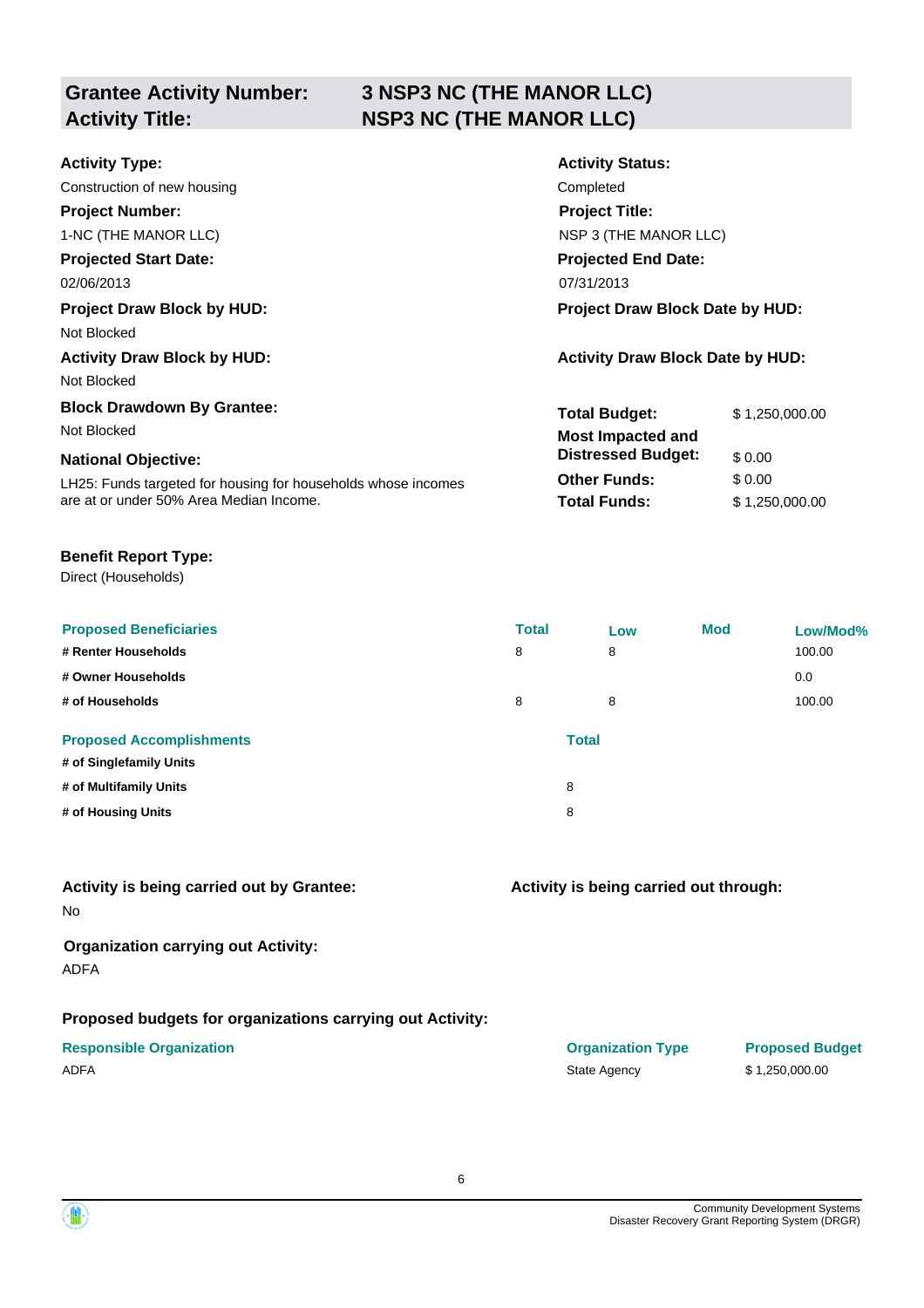**Location Description:** LITTLE ROCK, ARKANSAS

**Activity Description:** ACQ NC OF LEVEL II ASSISTED LIVING FACILITY

**Environmental Assessment:** COMPLETED

**Environmental Reviews:** None

### **Project # / Title: NSP3 ADMIN / NSP 3 ADMINISTRATION**

| <b>Grantee Activity Number:</b> | <b>7-NSP3 ADMIN</b>        |
|---------------------------------|----------------------------|
| <b>Activity Title:</b>          | <b>NSP3 ADMINISTRATION</b> |

| <b>Activity Type:</b>                                         | <b>Activity Status:</b>                 |              |
|---------------------------------------------------------------|-----------------------------------------|--------------|
| Administration                                                | Under Way                               |              |
| <b>Project Number:</b>                                        | <b>Project Title:</b>                   |              |
| NSP3 ADMIN                                                    | <b>NSP 3 ADMINISTRATION</b>             |              |
| <b>Projected Start Date:</b>                                  | <b>Projected End Date:</b>              |              |
| 05/15/2011                                                    | 05/15/2014                              |              |
| <b>Project Draw Block by HUD:</b>                             | Project Draw Block Date by HUD:         |              |
| Not Blocked                                                   |                                         |              |
| <b>Activity Draw Block by HUD:</b>                            | <b>Activity Draw Block Date by HUD:</b> |              |
| Not Blocked                                                   |                                         |              |
| <b>Block Drawdown By Grantee:</b>                             | <b>Total Budget:</b>                    | \$250,000.00 |
| Not Blocked                                                   | <b>Most Impacted and</b>                |              |
| <b>National Objective:</b>                                    | <b>Distressed Budget:</b>               | \$0.00       |
| Not Applicable - (for Planning/Administration or Unprogrammed | <b>Other Funds:</b>                     | \$0.00       |
| Funds only)                                                   | <b>Total Funds:</b>                     | \$250,000.00 |
| <b>Benefit Report Type:</b>                                   |                                         |              |

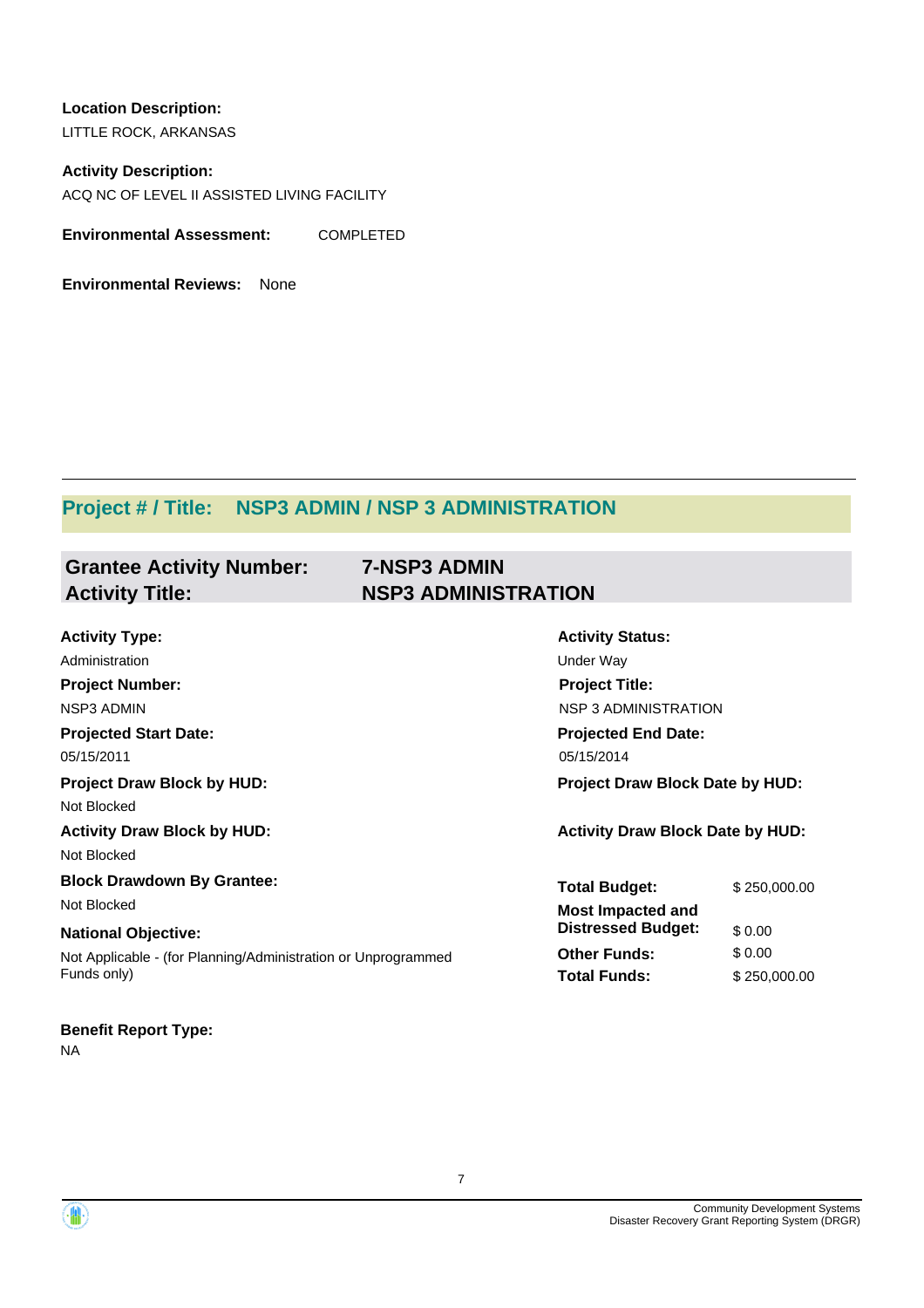| Activity is being carried out by Grantee:<br>No           |               | Activity is being carried out through:   |                                        |
|-----------------------------------------------------------|---------------|------------------------------------------|----------------------------------------|
| <b>Organization carrying out Activity:</b><br><b>ADFA</b> |               |                                          |                                        |
| Proposed budgets for organizations carrying out Activity: |               |                                          |                                        |
| <b>Responsible Organization</b><br><b>ADFA</b>            |               | <b>Organization Type</b><br>State Agency | <b>Proposed Budget</b><br>\$250,000.00 |
| <b>Location Description:</b><br>ADFA ADMINISTRATION       |               |                                          |                                        |
| <b>Activity Description:</b><br><b>ADMINISTRATION</b>     |               |                                          |                                        |
| <b>Environmental Assessment:</b>                          | <b>EXEMPT</b> |                                          |                                        |
| <b>Environmental Reviews:</b><br><b>None</b>              |               |                                          |                                        |

### **Action Plan Comments:**

The grantee will undergo competitive allocation for projects. Therefore, no projects or related National Objectives are currently entered. However, the grantee will need to enter proposed planning and administration expenses as an activity, and assign the correct National Objective, which is designated N/A. Reviewer -

### **Action Plan History**

| <b>Date</b> |
|-------------|
| 06/27/2011  |
| 09/26/2012  |
| 02/11/2013  |
|             |